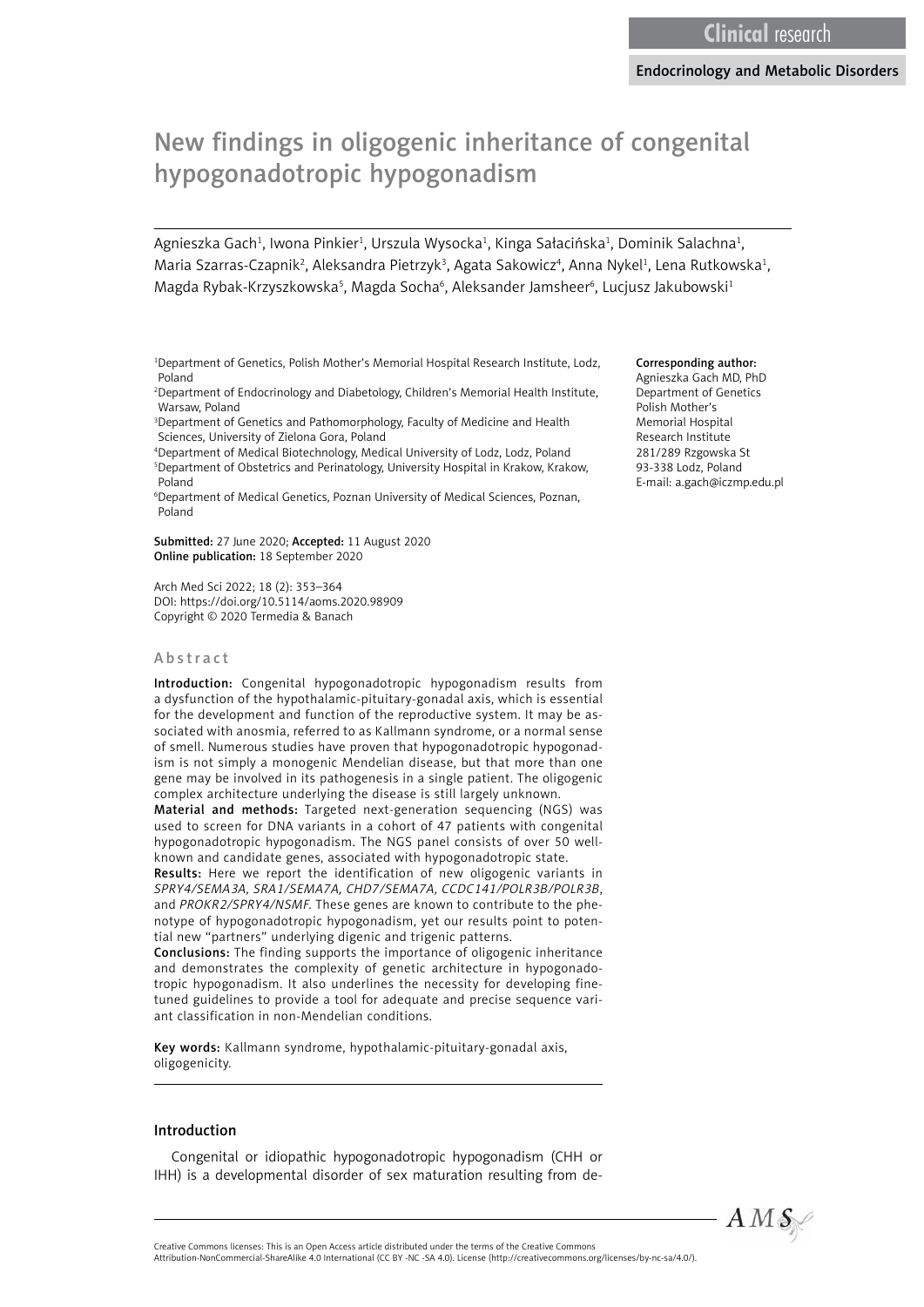ficient GnRH release or action. CHH meets the criteria for a rare disease with an estimated prevalence of 1–10 cases per 100,000 births [1]. The condition manifests as absent or delayed puberty and infertility with low serum levels of gonadotropins: follicle-stimulating hormone (FSH) and luteinising hormone (LH). In about 50–60% cases, in addition to CHH, there is an impairment of the sense of smell [2]. The combination of anosmia and hypogonadotropic hypogonadism is referred to as Kallmann syndrome (KS). This unique phenotype is a result of shared embryonic developmental signalling pathways of GnRH and olfactory neurons. GnRH neurons originate in the nasal placode at an early stage of embryo development and then migrate along vomeronasal nerves towards the cribriform plate and into the forebrain to finally reach the hypothalamus by the time of birth [3]. Alterations in this migratory process or loss of GnRH neurons impair sexual development and reproductive competence. GnRH is a key factor in human reproduction, impacting both natural and assisted fertility [4, 5].

CHH is not only clinically heterogeneous, but is also even more complex in terms of genetic variability and inheritance patterns. High-throughput technologies have more recently allowed the rate of genetic discovery to greatly accelerate. To date, almost 40 genes have been found to play a role in Kallmann syndrome and normosmic congenital hypogonadotropic hypogonadism (nCHH) pathogenesis, but only up to 40% of cases can be explained by their mutations [6].

The list of CHH-associated genes is still expanding, with the latest report on *AMH* and *AMHR2* in CHH and *NDNF* mutations exhibiting deleterious effects in Kallmann syndrome [7, 8]. While most CHH mutations are inherited as X-linked recessive, autosomal dominant, or autosomal recessive modes, some genes are shown to exert synergistic heterozygosity. Oligogenic, mostly digenic, interaction was identified for several CHH gene partners, among others: *KAL1/PROKR2* [9], *FGFR1/ GNRHR* [10], *FGFR1/NELF* [10, 11], *FGFR1/FGF8* [12], *KAL1/WDR11* [13], and *SEMA3A/FGFR1* [14]. The overall prevalence of digenic mutations in CHH patients varies in different studies, but it is reported at about 10% [13–15]. Interestingly, in more than one-third of cases a single gene mutation is identified, thus it can be expected that the true frequency of oligogenicity is much higher [15].

Given that the complex architecture underlying idiopathic hypogonadotropic hypogonadism is still largely unknown, our study used targeted next-generation sequencing (NGS) to screen for DNA variants in a cohort of CHH/KS patients. Data on monogenic variants in *ANOS1* and *FGFR1*, the classical CHH genes, were recently published by our group [16]. Here we report the identification of new oligogenic combinations of variants. All recognised genes are known to contribute to the phenotype of the Kallmann syndrome and normosmic congenital hypogonadotropic hypogonadism, but our results point to potential new "partners" underlying digenic and trigenic patterns.

## Material and methods

## Patients

Forty-seven patients (31 males and 16 females, 25 nCHH and 22 KS) were enrolled for the study. They were referred to the Department of Genetics for participation in genetic studies based on diagnosis of CHH. Inclusion clinical criteria were as follows: 1) failure to enter spontaneous puberty by the age of 16 years in girls and by the age of 18 years in boys, or pharmacologically induced puberty below this age; 2) cryptorchidism and/ or micropenis in male neonates; and 3) infertility and decreased libido. Absent or delayed puberty was the most common indication (28 patients), cryptorchidism and/or micropenis diagnosed at minipuberty was reported in 16 patients, and diagnosis of CHH due to infertility investigation was reached in 3 patients. Enrolled individuals showed low testosterone or oestradiol levels and low or normal LH and FSH concentrations. Patients with other associated pituitary deficiencies or abnormal findings on diagnostic imaging of the hypothalamic-pituitary region were excluded from the present study. Olfactory function was assessed by formal testing or where unavailable by self-reporting by the patients. All patients (or in the case of participants under 16 years of age, their parents/guardians) signed an informed consent form for publication of the study results. All research and methods were performed in accordance with relevant regulations as approved by the Bioethics Committee of the Polish Mother's Memorial Hospital Research Institute (approval number 42/2012). All the procedures followed the principles of the Declaration of Helsinki.

## Targeted DNA sequencing and bioinformatic analyses

DNA was automatically extracted from peripheral blood leukocytes using the MagCore Genomic DNA Whole Blood Kit (RBC Bioscience, Taiwan, Cat. No. MGB400-02-SP), according to the manufacturer's instructions. Targeted NGS, alignment, and variant calling were performed as previously described [16]. The customised panel included 51 CHH-associated and candidate genes: *ANOS1, AXL, CCDC141, CGA, CHD7, DUSP6, EBF2, FEZF1, FGF17, FGF8, FGFR1, FLRT3, FSHB, FSHR, GNRH1, GNRHR, HESX1, HS6ST1, IL17RD, KISS1, KISS1R,*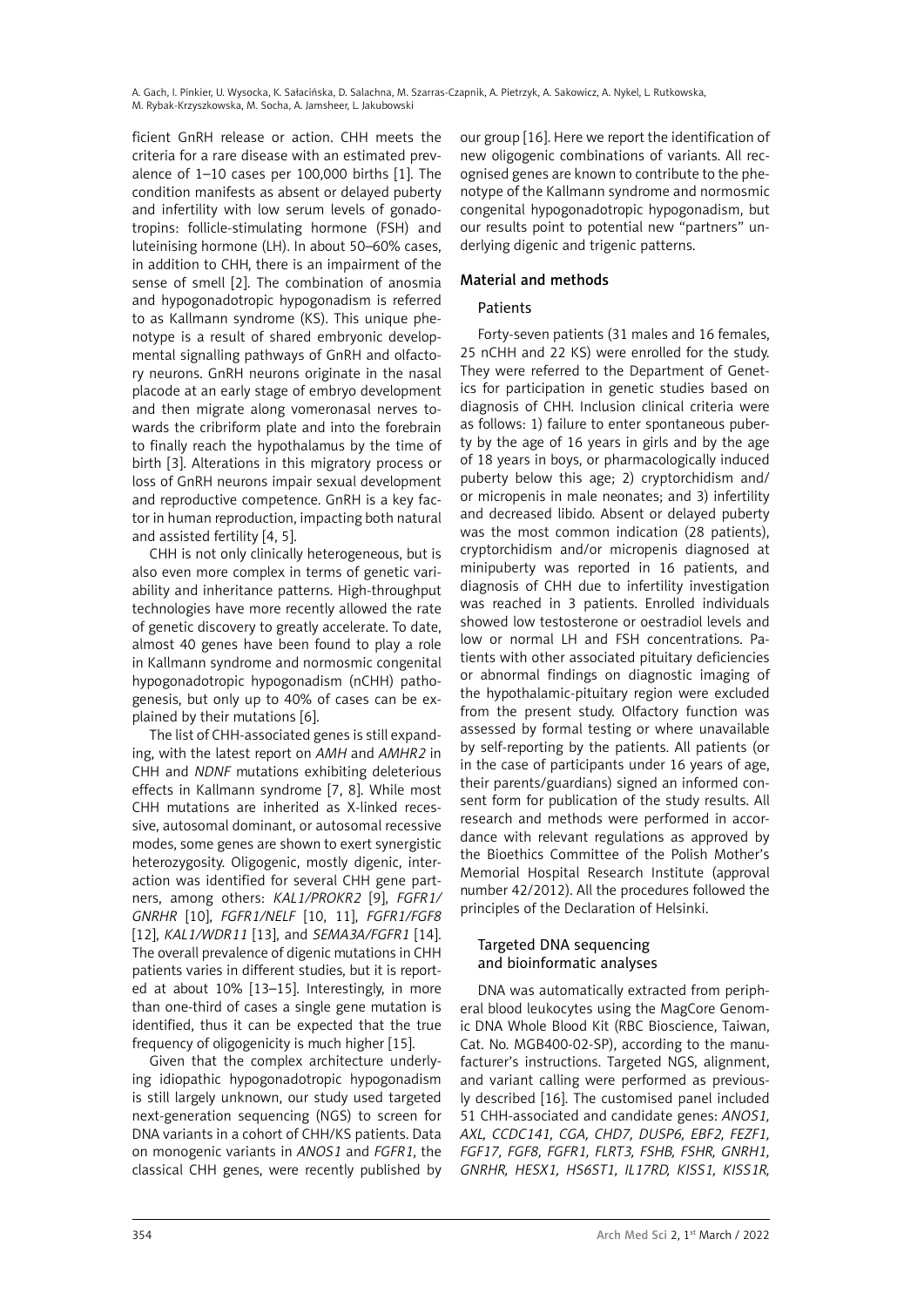*LEP, LEPR, LHB, LHCGR, LHX3, LHX4, NSMF, NR5A1, NROB1, PCSK1, PNPLA6, POLR3B, PROK2, PROKR2, PROP1, SEMA3A, SEMA3E, SEMA7A, SOX10, SOX2, SPRY4, SRA1, STUB1, TAC3, TACR3, TSHZ1,TUBB3, VAX1, VCX3A,* and *WDR11*.

Probes for the targeted regions were designed using the Illumina Design Studio on-line software (https//designstudio.com) and finally contained 1070 amplicons, 175 bp length, with 99% sequencing coverage. The DNA of all samples was quantified using a Quantus Fluorometer (Promega, WI, USA) and diluted to desired 10–25 ng/μl concentration. All steps of the library preparation, including oligos hybridisation, ligation, amplification, cleanup, and normalisation libraries, were performed using the DNA Amplicon Assay v2 kit (Illumina, Cat. No. FC-134-2002) according to the TrueSeq Custom Amplicon Low Input Library Prep Reference Guide (Illumina, CA, USA) and relevant protocols.

PCR products barcoded with TruSeq Custom Amplicon Index Kit (Illumina, Cat. No. 2 FC-130- 1003) were pooled, loaded into the cartridge (MiniSeq High Output Kit, 300 cycles, Illumina, Cat. No. FC-420-1004), and submitted to the Illumina MiniSeq platform (Illumina, CA, USA) using 2 × 150 bp paired-end runs.

Data obtained from the instrument were pre-processed in the built-in software. Reads were aligned to the human reference genome (version GRCh37). Variants were filtered according to alternative read depth, population frequency (ExAC, 1000 Genomes, GnomAD), prediction programs (Mutation Taster, SIFT, PolyPhen, NNSplice, DANN, GERP, PROVEAN), and available databases (dbSNP, HGMD, ClinVar). Variants were classified according to American College of Medical Genetics 2015 recommendations.

## Validation by Sanger sequencing

Sanger sequencing was used to verify selected class 3, 4, and 5 variants. Primers were designed to anneal to upstream and downstream of DNA regions containing selected variants using Primer3 Input (version 0.4.0) program. After PCR amplification with PCR Master Mix (Promega, Cat. No. M7423), products were cleaned and sequenced using BigDye Terminator v3.1 Cycle Sequencing Kit (ThermoFisher Scientific, Cat. No. 4337455) on a 3500 Genetic Analyzer instrument (Thermo Fisher Scientific, MA, USA). All novel variants and those reported in CHH patients for the first time were submitted to ClinVar [17].

## Control group

Variants were checked in 100 healthy adult controls and 120 in-house exomes. Additionally, to maximise the volume of general population data, we utilised four widely used control databases: (1) gnomAD (*n*=141,456, http://gnomad.broadinstitute.org/), (2) ExAC (*n*=60,706, http://exac. broadinstitute.org/), (3) NHLBI Exome Sequencing Project (*n*=6,503, http://evs.gs.washington.edu/ EVS/), and (4) 1000 Genomes Project Phase 3 database (1000G; *n*=2,504, http://www.internationalgenome.org/).

## Results

## Patient characteristics

Forty-seven patients, including 25 with congenital hypogonadotropic hypogonadism without anosmia and 22 with Kallmann syndrome, underwent customised CHH gene panel screening. In 16 patients, primary clinical symptoms were cryptorchidism and/or micropenis, in 28 cases absent/delayed puberty, and in 3 cases infertility and/or decreased libido. None of the probands had a positive family history of CHH. All patients were Caucasians of Polish origin (Table I).

## Oligogenic findings based on NGS custom panel screening

Patients were screened with the custom NGS panel with a mean read depth of 1142x and 90.3% coverage of the target region. Herein we report of patients with at least two heterozygous variants identified. A total of 12 variants were confirmed by Sanger sequencing in five individuals (Figure 1). Variants were found in *SPRY4* (2 patients), *SEMA7A* (2 patients), *POLR3B* (2 variants in 1 patient), and *SEMA3A*, *CHD7*, *PROKR2*, *CCDC141*, *NSMF*, and *SRA1* (each in a single patient). Gene coordinates, chromosomal localisation, and interactions are shown in Figure 2. Clinical phenotypes, characteristics of patients, and reported variants are detailed below.

## Identified variants

## *SPRY4*

Two rare missense *SPRY4* (MIM 607984) variants were identified in the studied cohort of CHH patients. *SPRY4* c.722C>A (p.Ser241Tyr) was found in a man aged 28 years (patient 1) with a clinical diagnosis of normosmic CHH. The patient underwent clinical evaluation at the age of 24 years because of decreased libido and infertility. Variant *SPRY4* c.722C>A (p.Ser241Tyr) is predicted to be deleterious by PolyPhen, SIFT, DANN, GERP, LRT, MutationTaster, and PROVEAN. Another rare variant *SPRY4* c.530A>G (p.Lys177Arg) was identified in a 19-year-old male (patient 5) born with underdeveloped male genitalia diagnosed with Kallmann syndrome at the age 13 years. Laboratory studies revealed low gonadotropins with minimal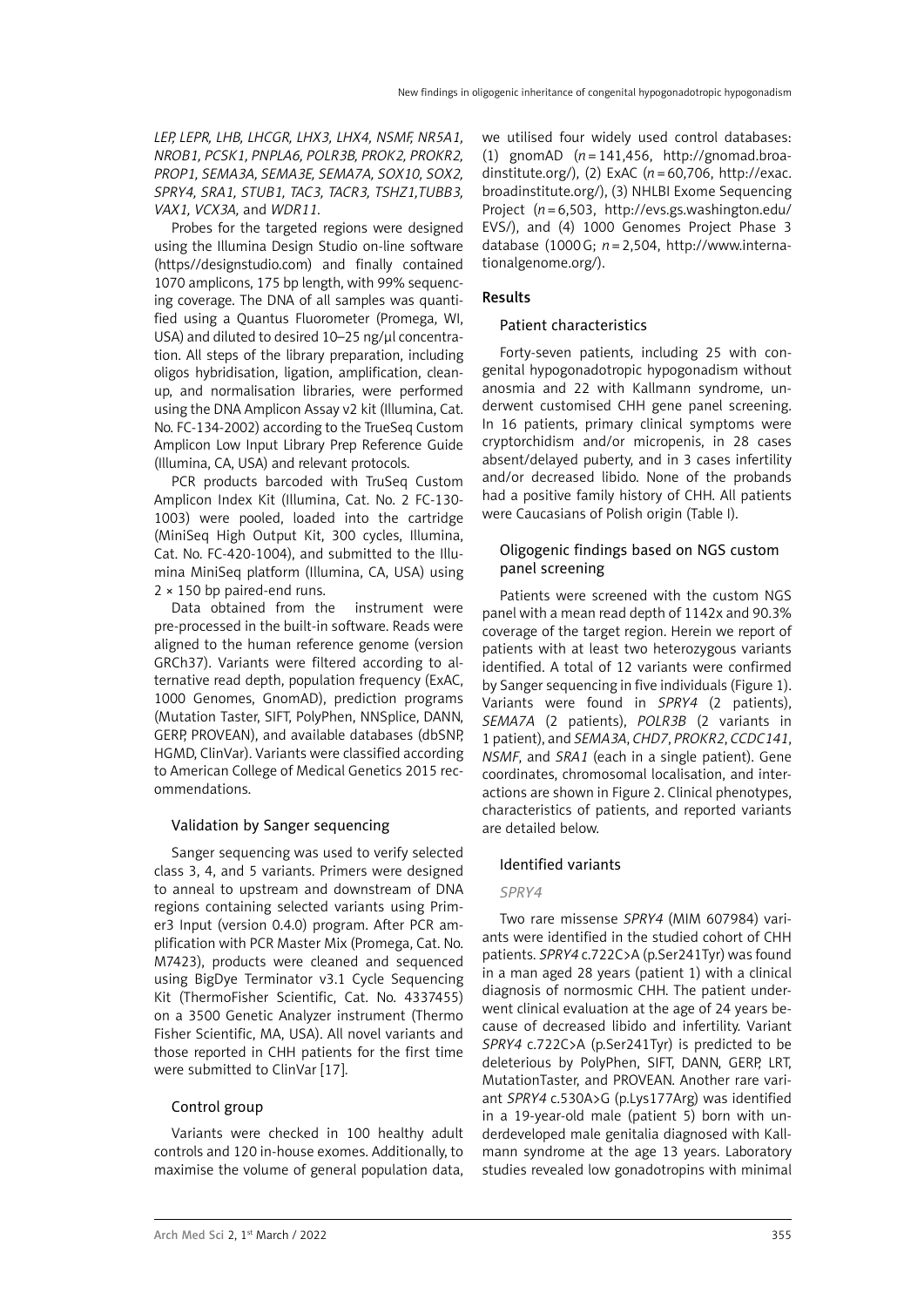|                                                             |                     | SEMA3A: c.[1 |                                                                                                                                                   |                                                                                                                                    |           | MutationTaster, PROVEAN<br>Benign:dbNSFP.FATHMM,<br>MetaLR, MetaSVM and<br>Pathogenic: PolyPhen,<br>SIFT, DANN, GERP, LRT,<br>SPRY4:c.[722C>A];[=]<br>MutationAssessor<br>NM_030964.3<br>p.Ser241Tyr<br>C.722C>A<br>Maternal<br>0.00458<br>Exon 3<br>SPRY4<br>0,002 | 0.00449     |                                                     | dbSNP: rs139512218<br>(Kallmann syndrome)<br>HGMD: CM133833<br>0.00401 |
|-------------------------------------------------------------|---------------------|--------------|---------------------------------------------------------------------------------------------------------------------------------------------------|------------------------------------------------------------------------------------------------------------------------------------|-----------|---------------------------------------------------------------------------------------------------------------------------------------------------------------------------------------------------------------------------------------------------------------------|-------------|-----------------------------------------------------|------------------------------------------------------------------------|
| NM_006080.2<br>$c. 1303G$ >A<br><b>SEMA3A</b><br>11<br>Exon | $35$ lle<br>p.Val43 | Paternal     | dbNSFP.FATHMM, MetaLR,<br>PROVEAN<br>MutationAssessor<br>Benign: PolyPhen,<br>Pathogenic: SIFT,<br>DANN, GERP, LRT,<br>MutationTaster<br>MetaSVM, |                                                                                                                                    | 4<br>0.01 | 0,002                                                                                                                                                                                                                                                               | 0.01367     | (Hirschsprung disease)<br>HGMD: CM144399<br>0.01215 | ClinVar: RCV000032921.2<br>dbSNP: rs147436181                          |
|                                                             |                     |              |                                                                                                                                                   |                                                                                                                                    |           |                                                                                                                                                                                                                                                                     |             |                                                     |                                                                        |
| NM_003612.3                                                 |                     |              |                                                                                                                                                   |                                                                                                                                    |           |                                                                                                                                                                                                                                                                     |             |                                                     |                                                                        |
| c.618_619delCC                                              | Ile206Metfs*5       | Maternal     | Pathogenic: Mutation<br>benign: –<br>Taster                                                                                                       |                                                                                                                                    | 0.00001   | 0.00001                                                                                                                                                                                                                                                             | 0.000004061 | HGMD:-<br>0.00001                                   | dbSNP: rs761366929                                                     |
| $c.2840G$ >A                                                |                     |              |                                                                                                                                                   | GERP, dbNSFP.FATHMM,<br>LRT, MetaLR, MetaSVM,<br>MutationTaster DANN,<br>Pathogenic: PolyPhen,<br>MutationAssessor,<br>p.Arg947Gln |           |                                                                                                                                                                                                                                                                     |             |                                                     | ClinVar: RCV000634441.1<br>dbSNP: rs768481542                          |
|                                                             |                     |              |                                                                                                                                                   |                                                                                                                                    |           |                                                                                                                                                                                                                                                                     |             |                                                     |                                                                        |
|                                                             |                     |              |                                                                                                                                                   |                                                                                                                                    |           |                                                                                                                                                                                                                                                                     |             |                                                     |                                                                        |

Table I. Variants identified in patients with normosmic CHH and Kallmann syndrome Table I. Variants identified in patients with normosmic CHH and Kallmann syndrome

A. Gach, I. Pinkier, U. Wysocka, K. Sałacińska, D. Salachna, M. Szarras-Czapnik, A. Pietrzyk, A. Sakowicz, A. Nykel, L. Rutkowska, M. Rybak-Krzyszkowska, M. Socha, A. Jamsheer, L. Jakubowski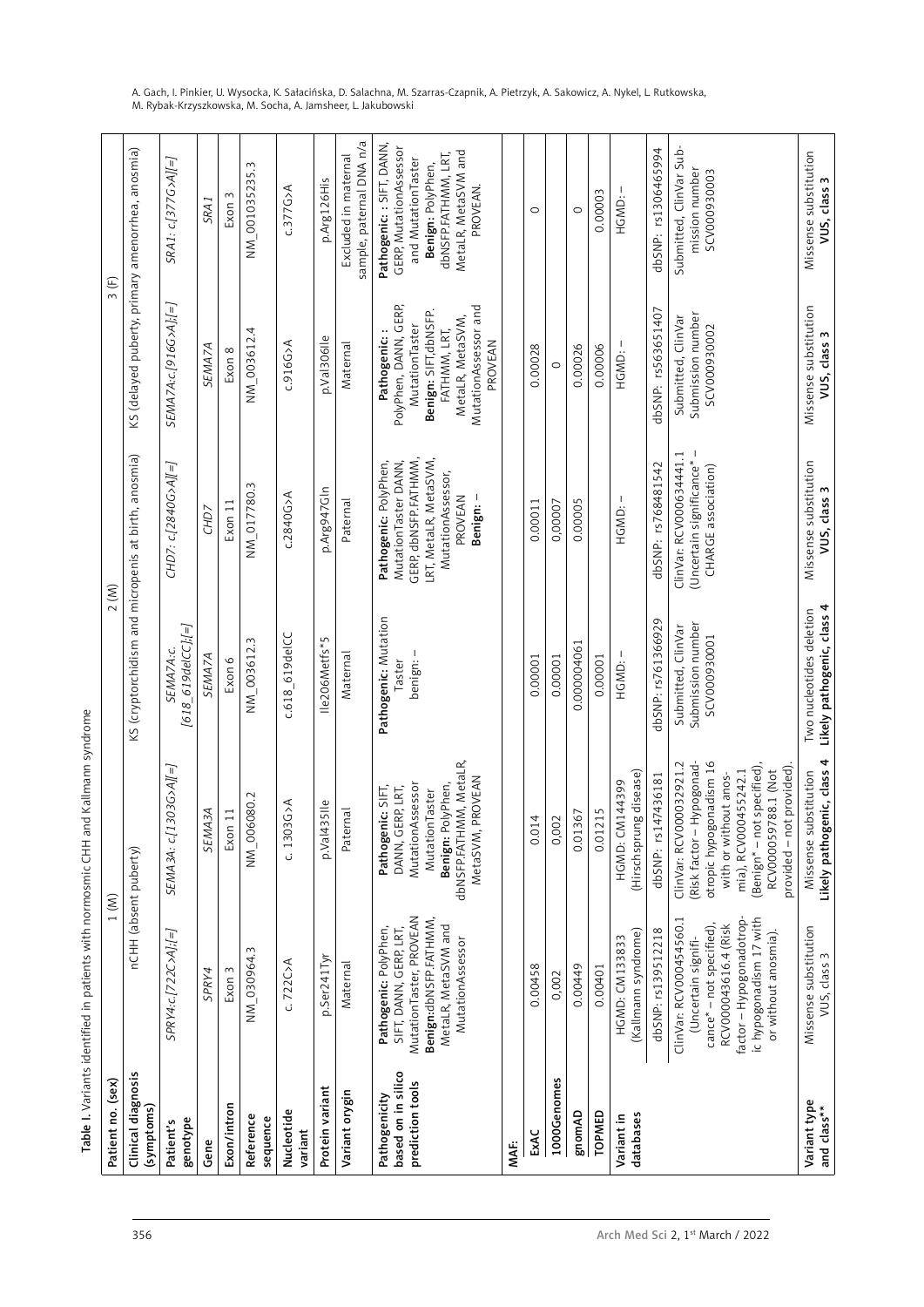| Patient no. (sex)                                                                                                                                                                                                                                                                                                                                                                                                                | Clinical diagnosis<br>(symptoms)          | Patient's genotype            | Gene               | Exon/intron       | Reference<br>sequence | Nucleotide variant | Protein variant | Variant orygin | based on in silico<br>prediction tools<br>Pathogeneicity                                                                                         | MAF: | ExAC    | 1000Genomes | gnomAD  | TOPMED  | Variant in          | databases             |                                                                                                                                                            | Variant type<br>and class*               |
|----------------------------------------------------------------------------------------------------------------------------------------------------------------------------------------------------------------------------------------------------------------------------------------------------------------------------------------------------------------------------------------------------------------------------------|-------------------------------------------|-------------------------------|--------------------|-------------------|-----------------------|--------------------|-----------------|----------------|--------------------------------------------------------------------------------------------------------------------------------------------------|------|---------|-------------|---------|---------|---------------------|-----------------------|------------------------------------------------------------------------------------------------------------------------------------------------------------|------------------------------------------|
| $\begin{picture}(220,20) \put(0,0){\dashbox{0.5}(5,0){ }} \thicklines \put(0,0){\dashbox{0.5}(5,0){ }} \thicklines \put(0,0){\dashbox{0.5}(5,0){ }} \thicklines \put(0,0){\dashbox{0.5}(5,0){ }} \thicklines \put(0,0){\dashbox{0.5}(5,0){ }} \thicklines \put(0,0){\dashbox{0.5}(5,0){ }} \thicklines \put(0,0){\dashbox{0.5}(5,0){ }} \thicklines \put(0,0){\dashbox{0.5}(5,0){ }} \thicklines \put(0,0){\dashbox{0.5}(5$<br>4 | nCHH (absent puberty, primary amenorrhea) | CCDC141:c.[2299G>A];[=]       | CCDC141            | Exon 15           | NM_173648.3           | c.2299G>A          | p.Asp767Asn     | Maternal       | Benign:dbNSFP.FATHMM<br>LRT, MetaLR, MetaSVM,<br>PolyPhen, DANN, GERP,<br>MutationAssessor,<br>Pathogenic SIFT,<br>MutationTaster<br>PROVEAN     |      | 0.00392 | 0.00040     | 0.00042 | 0.00033 | -<br>HGMD:          | dbSNP:rs141939661     | Submitted, ClinVar Sub-<br>mission number<br>SCV000930004                                                                                                  | Missense substitution<br>VUS, class      |
|                                                                                                                                                                                                                                                                                                                                                                                                                                  |                                           | POLR3B:c[1244T>C];[2570+1G>A] | POLR3B             | Exon13            | 8082.5<br>$NM_0$ 01   | c.1244T > C        | p.Met415Thr     | Paternal       | dbNSFP.FATHMM, MetaLR,<br>MutationTaster, PROVEAN<br>SIFT, DANN, GERP, LRT,<br>MutationAssessor,<br>Benign: PolyPhen,<br>Pathogenic:<br>MetaSVM  |      | 0.00062 | 0.00020     | 0.00056 | 0.00065 | HGMD:-              | 99504211<br>dbSNP:rs1 | ClinVar: RCV000372557.2<br>(Uncertain significance**<br>- not specified)                                                                                   | Missense substitution<br>class 3<br>vus, |
|                                                                                                                                                                                                                                                                                                                                                                                                                                  |                                           |                               |                    | Intron22          | NM_018082.5           | $c.2570 + 16$      |                 | Maternal       | Pathogenic: DANN, GERP,<br>MutationTaster, scSNV-<br>Benign: -<br>splicing                                                                       |      | 0.00002 |             | 0.00005 | 0.00004 | HGMD: CS131199      | dbSNP:rs753943393     | (Hypomyelinating Leu-<br>ClinVar: RCV00760972<br>codystrophy 8, with or<br>without HH                                                                      | Pathogenic, class 5<br>Splice donor      |
| 5(M)                                                                                                                                                                                                                                                                                                                                                                                                                             | KS (delayed puberty, anosmia)             | PROKR2:c.[889G>T]:[=]         | PROKR <sub>2</sub> | Exon 2            | $NN_144773.2$         | $C.889G$ >T        | p.Val297Phe     | Paternal       | MutationTaster, PROVEAN<br>Benign: dbNSFP.FATHMM,<br>LRT, MutationAssessor,<br>PolyPhen, DANN, GERP,<br>Pathogenic:SIFT,<br>MetaLR               |      | 0       | $\circ$     | $\circ$ |         | HGMD:-              | dbSNP: -              | Submitted, ClinVar Sub-<br>mission number<br>SCV000930005                                                                                                  | Missense substitution<br>VUS, class      |
|                                                                                                                                                                                                                                                                                                                                                                                                                                  |                                           | SPRY4:c.[530A>G];[=]          | SPRY4              | Exon <sub>3</sub> | NM_030964.3           | C.530A > G         | p.177LysArg     | Maternal       | Pathogenic: PolyPhen,<br>Benign: SIFT, dbNSFP.<br>MetaSVM, PROVEAN<br>MutationAssessor,<br>FATHMM, MetaLR,<br>DANN, GERP, LRT,<br>MutationTaster |      | 0.00160 | 0.001       | 0.00162 | 0.00135 | HGMD: CM133831 (KS) | dbSNP: rs78310959     | ClinVar: RCV000356060.1<br>RCV000043614.3 (Patho-<br>cance* - not specified),<br>genic-HH <sub>17</sub> with or<br>(Uncertain signifi-<br>without anosmia) | Missense substitution<br>VUS, class 3    |
|                                                                                                                                                                                                                                                                                                                                                                                                                                  |                                           | NSMF: c/1261C>T};/=1          | NSMF (NELF)        | Exon13            | NM_001130969.1        | $C.1261C$ >T       | p.Leu421Phe     | Maternal       | Benign: dbNSFP.FATHMM,<br>PolyPhen, DANN, GERP,<br>LRT, MutationTaster,<br>MetaLR, MetaSVM,<br>MutationAssessor<br>Pathogenic: SIFT,<br>PROVEAN  |      | $\circ$ | $\circ$     | $\circ$ |         | -1<br>HGMD:         | dbSNP: -              | Submitted, ClinVar Sub-<br>mission number<br>SCV000930006                                                                                                  | Missense substitution<br>VUS, class      |

and Genomics–Association for Molecular Pathology) recommendation; VUS variant of uncertain significance. *and Genomics–Association for Molecular Pathology) recommendation; VUS variant of uncertain significance.*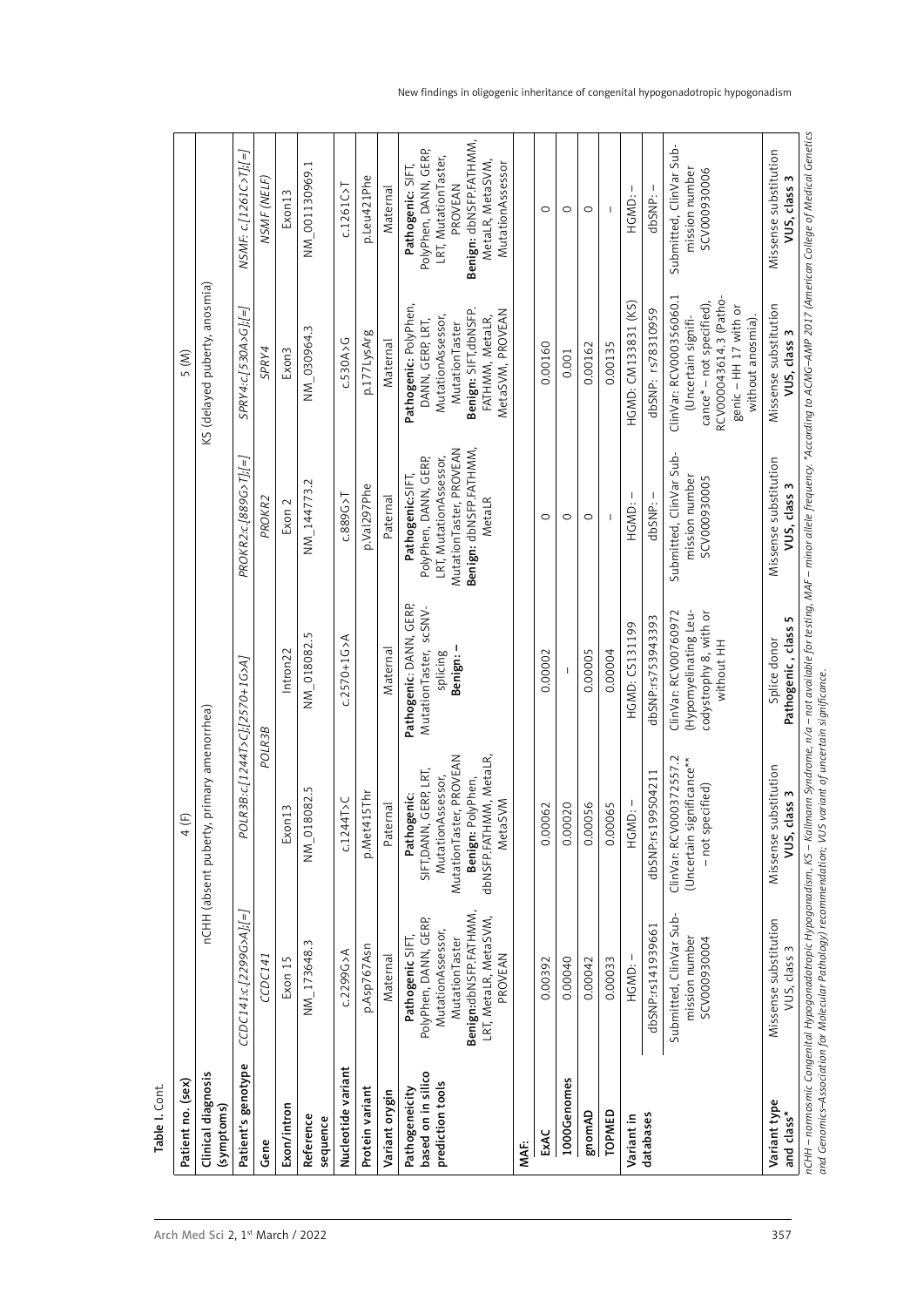

916G>A and *SRA1*: c. 377G>A. Family 4: *CCDC141*: c. 2299G>A and *POLR3B*: c. 1244T>C; 2570+1G>A. Family 5: *PROKR2*:c. 889G>T, *SPRY4*:c. 530A>G, and *NSMF*: c. 1261C>T. The site of mutation

is identified by the arrow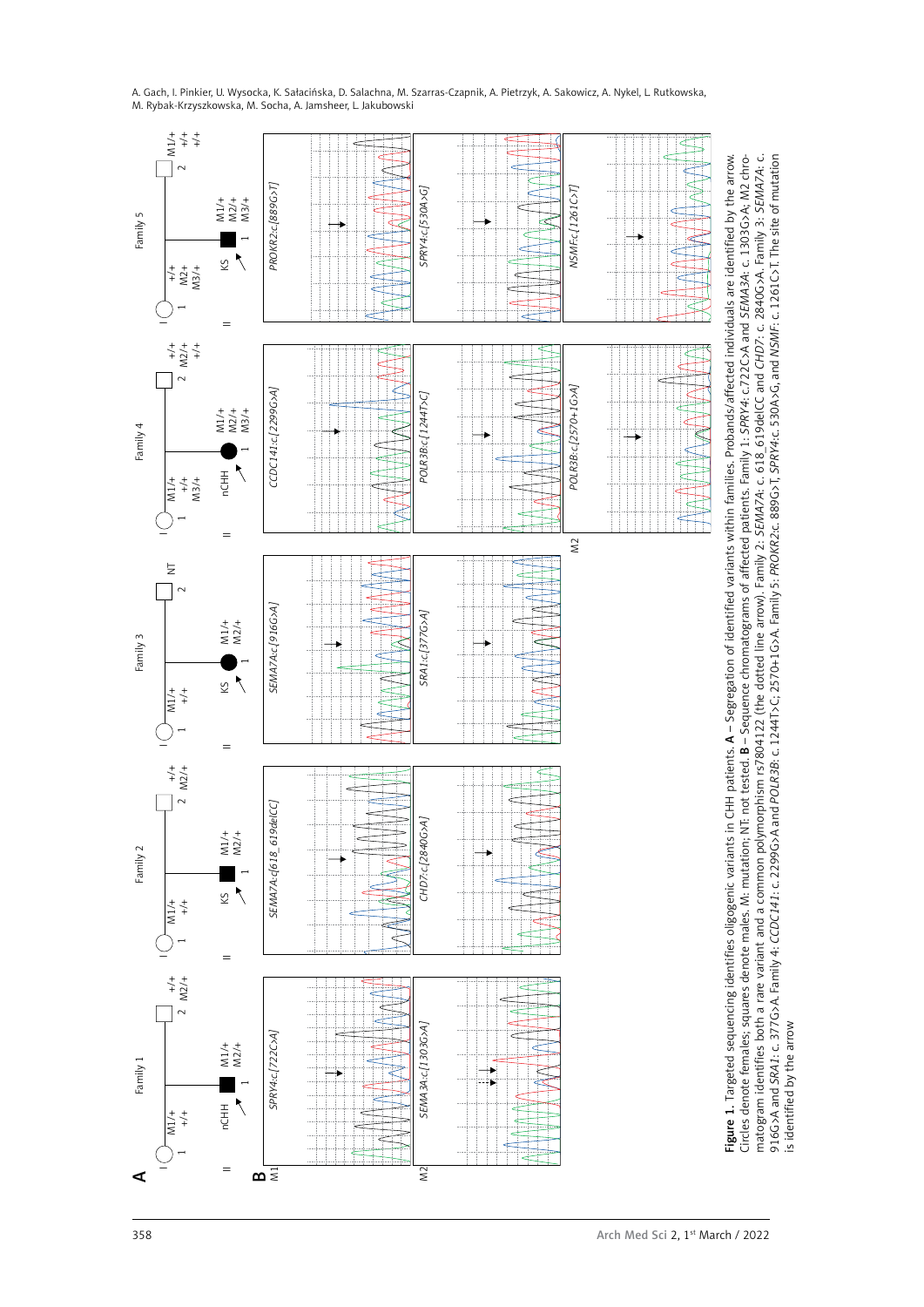

**Q** gene location

Figure 2. Genes linked to oligogenic inheritance in the studied CHH cohort.  $A -$  List of genes with genomic coordinates for the GRCh38 reference assembly. B – Gene-gene interaction based on online tool https://genemania. org/. C – Chromosomal localisation of genes of interest based on<https://www.ncbi.nlm.nih.gov/genome/tools/gdp>

increase after GnRH stimulation. The patient was treated with gonadotropins with no effect. Subsequently testosterone therapy was initiated, and development of secondary sexual characteristics was partially achieved. The identified mutation is predicted as pathogenic by PolyPhen, DANN, GERP, LRT, MutationAssessor, and MutationTaster, while as benign by SIFT and PROVEAN. Both mutations are categorised as variants of uncertain significance (VUS) but were previously reported in patients with oligogenic CHH [15, 18].

#### *SEMA3A*

Missense variant *SEMA3A* (MIM 603961) c.1303G>A (p.Val435Ile) was identified in patient 1 with normosmic CHH. The variant is predicted to be pathogenic by SIFT, DANN, GERP, LRT, Mutation-Assessor, and MutationTaster and benign by Poly-Phen and PROVEAN. It reached class 4 in variant classification (likely pathogenic) and was reported in Kallmann syndrome [14].

#### *CHD7*

Missense mutation *CHD7* (MIM 608892) c.2840G>A, which predicts substitution p.(Arg-947Gln), was identified in a 20-year-old male (patient 2), who was at birth diagnosed with cryptorchidism and micropenis. He underwent orchidopexy at the age of 2 years. At the age of 11 years a diagnosis of Kallmann syndrome was established based on anosmia, other clinical symptoms, and laboratory test results. Because there was no response on gonadotropin therapy, testosterone injections were initiated at the age of 13 years. Development of secondary sexual characteristics was partially achieved. The patient reported decreased libido; a semen analysis was not performed. The family history is remarkable because the father's brother was born with choanal atresia and died in the first days of life. The variant is classified as pathogenic by all used prediction programs: PolyPhen, MutationTaster DANN, GERP, dbNSFP.FATHMM, LRT, MetaLR, Met-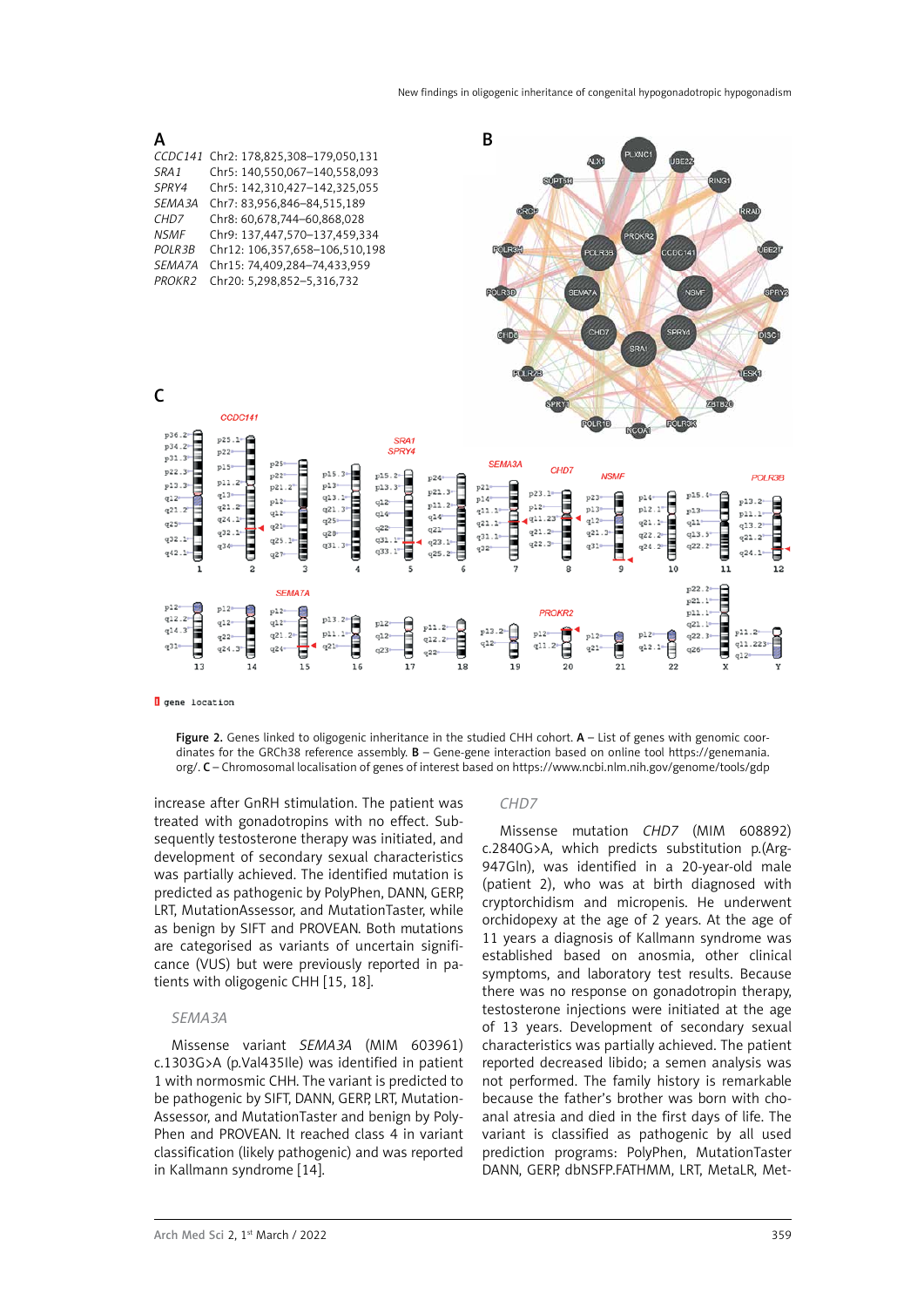aSVM, MutationAssessor, and PROVEAN. According to accepted criteria it was marked as class 3, a variant of uncertain significance (VUS). Interestingly, the variant was previously reported in a single case of CHARGE syndrome [19].

## *SEMA7A*

Analysis of the sequencing data indicated two *SEMA7A* (MIM 607961) variants in the tested group of patients. A novel frameshift mutation of *SEMA7A* c.618\_619delCC was identified in KS proband (patient 2). The variant was not found in 100 healthy adult controls and 120 inhouse exomes. The minor allele frequency was 0.00001 in both ExAC and 1000 genomes. MutationTaster predicts the variant to be disease causing. This deletion is expected to cause a frameshift and a subsequent premature stop codon. The novel variant was submitted to ClinVar and was assigned with accession number, SCV000930001. Another *SEMA7A* variant was found in a 22-year-old female (patient 3) diagnosed with KS based on delayed puberty, primary amenorrhoea, and anosmia. At the age of 14 years, replacement hormone therapy was initiated and secondary sexual characteristics were achieved. Missense *SEMA7A* c.916G>A (p.Val-306Ile) variant is predicted to be disease causing by MutationTaster, tolerated by SIFT, and possibly damaging by PolyPhen. Following ACMG–AMP recommendations, it was classified as class 3, variant of uncertain significance (VUS). The variant occurs within a conserved sequence and was not found in 100 healthy adult controls and 120 in-house exomes. The minor allele frequency in ExAC database is 0.0003. The variant was never reported in CHH. Following submission to Clin-Var it was assigned with the accession number, SCV000930002.

## *SRA1*

Sequencing data revealed *SRA1* (MIM 603819) variant c.377G>A (p.Arg126His) in patient 3 diagnosed with Kallmann syndrome. *SRA1* c.377G>A variant potentially affects both core SRA RNA and protein SRAP. At the protein level it is predicted to be disease causing by Mutation Taster, but classified as tolerated and benign by SIFT and PolyPhen, respectively. The mutation occurs within conserved sequence, and it was not found in 100 healthy adult controls and 120 in-house exomes. The minor allele frequency was 0 for *SRA1* in the ExAC database. Based on the used criteria it was classified as variant of uncertain significance (VUS). The novel variant was submitted to Clin-Var and was assigned with the accession number SCV000930003.

## *CCDC14*

In a single case, analysis of the NGS panel sequencing data indicated a missense mutation (c.2299G>A) in *CCDC141* gene (MIM 617147) that predicts Asp to Asn substitution at residue 767. The variant was qualified as disease causing or deleterious by Mutation Taster and SIFT, respectively. PolyPhen predicts the variant to be possibly damaging. Based on the used criteria it was assigned to class 3, variant of uncertain significance (VUS). The variant was submitted to Clin-Var and was assigned with the accession number, SCV000930004. A 26-year-old female (patient 4) harbouring the variant was diagnosed with HH at the age of 18 years due to absent puberty and primary amenorrhoea. She was reported to have normal neurologic exam. Development of secondary sexual characteristics was induced upon hormone replacement therapy. After discontinuation of the therapy at the age of 23 years, amenorrhoea returned.

## *POLR3B*

Two variants in the *POLR3B* gene (MIM 614366): T-to-C transition c.1244T>C leading to an amino acid change p.(Met415Thr) and an intronic mutation at a donor site c.2570+1G>A were identified in patient 4 presenting with normosmic CHH. In silico, the c.1244T>C (p.Met415Thr) variant was predicted to be deleterious with Mutation Taster and SIFT, but benign with PolyPhen. The variant was previously reported in patients presenting with CHH [20]. Mutation at the donor site c.2570+1G>A shows no records in ExAC, 1000 genomes; nor was it found in 120 in-house exomes. According to NNSPLICE, the mutation creates a splice defect and was assigned as pathogenic, class 5.

# *PROKR2*

Targeted resequencing with NGS panel revealed a missense mutation c.889G>T (p.Val297Ile) in *PROKR2* gene (MIM 607123). This rare variant was identified in a 19-year-old male (patient 5) diagnosed with Kallmann syndrome. The variant was predicted to be deleterious by Mutation Taster, SIFT, PolyPhen, and PROVEAN. It shows no records in ExAC, 1000 genomes and was not found in 120 in-house exomes. Based on the used criteria, it was classified as variant of uncertain significance (VUS). Following submission to ClinVar, the novel variant was assigned with the accession number SCV000930005.

# *NSMF*

We identified a novel variant c.1261C>T in the coding sequence of *NSMF* gene (formerly *NELF*)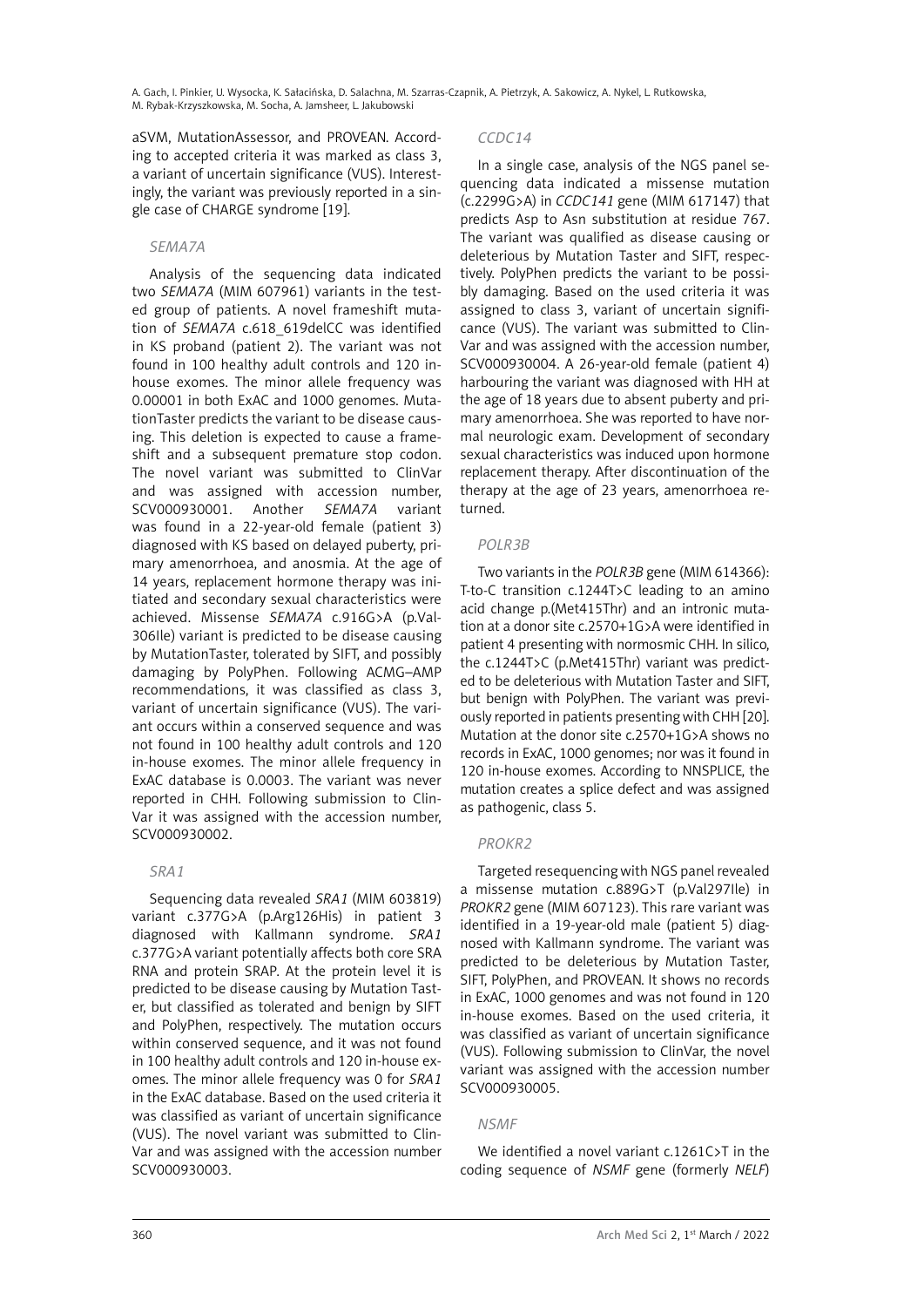(MIM 608137) in a subject diagnosed with KS (patient 5). The variant predicts leucine to phenylalanine substitution (p.Leu241Phe). MutationTaster, SIFT, and PolyPhen assigned this substitution as deleterious. The variant was not previously reported, shows no records in ExAC, 1000 genomes, and was not found in 120 in-house exomes. According to accepted criteria it was labelled as class 3, variant of uncertain significance (VUS). The novel variant was submitted to ClinVar and was assigned with the accession number SCV000930006.

#### Oligogenic patterns

In the tested cohort, comprising 47 CHH subjects, 5 patients presented with rare variants with pathogenicity ranging from class 5 (pathogenic) to class 3 (VUS) in more than one gene. All variants were revealed in genes implicated in oligogenic CHH, but contributing genes were never reported in the combinations we describe here. Thus, our results point to potential new gene "partners" possibly playing synergistic roles in digenic/trigenic inheritance.

Digenic variants identified in Patient 1 (*SPRY4:c. [722C>A];[=], SEMA3A: c.[1303G>A][=]*) and Patient 2 (*SEMA7A:c.[618\_619delCC];[=], CHD7: c.[2840G>A][=]*) were of parental origin. In family studies we confirmed that each parent harbours one variant. Only a maternal sample was available for testing variant inheritance for Patient 3 (*SEMA7A:c.[916G>A];[=], SRA1: c.[377G>A][=]*). In the mother's DNA we identified *SEMA7A* variant and excluded the *SRA1* variant. Thus, the latter variant was either inherited from the father or occurred *de novo*. In addition to the *CCDC141* variant, patient 4 has two *POLR3B* variants (*CCDC141:c. [2299G>A];[=] POLR3B:c.[1244T>C];[2570+1G>A]*). Interestingly, the *CCDC141* variant and splice site mutation in *POLR3B* were inherited from an asymptomatic mother, while the nonsynonymous *POLR3B* variant was of paternal origin. Patient 5 harboured paternally transmitted *PROKR2* variant and two maternally transmitted variants: *SPRY4* and *NSMF* (*PROKR2:c.[889G>T];[=], SPRY4:c. [530A>G];[=], NSMF: c.[1261C>T];[=]*). The patient's mother showed no symptoms of GnRH deficiency.

Based on the literature findings, we assumed that a single heterozygous variant would not be sufficient to explain the CHH phenotype. Results from the family study strongly support the hypothesis. Thus, a synergistic role of identified variants is highly probable.

#### Discussion

In this study we report on new genetic findings supporting the importance of oligogenic inheritance in congenital hypogonadotropic hypogonadism. We have recognised five new oligogenic patterns/combinations: *SPRY4/SEMA3A, SRA1/ SEMA7A, CHD7/SEMA7A, CCDC141/POLR3B/ POLR3B*, and *PROKR2/SPRY4/NSMF*. All of the listed genes are known to contribute to phenotype of CHH, but our results point to potential new "partners" underlying digenic/trigenic inheritance. Herein we report both novel variants and those that were earlier recognised in the aetiology of CHH.

Both variants, *SPRY4* c. 722C>A and *SEMA3A* c. 1303G>A, identified in patient 1 were previously reported in IHH/KS patients [14, 15]. SPRY4 protein acts as an inhibitor of the receptor-transduced mitogen-activated protein kinase (MAPK) and thus antagonises FGF signalling pathway [21]. Activity of this protein is important for proper regulation of neuron outgrowth, which has been proven in the animal model of Spry4<sup>-/-</sup> mice [22]. Nucleotide variation in this gene has been associated with hypogonadotropic hypogonadism with or without anosmia [15]. Semaphorin 3A is a key player in GnRH neuron migration. It has been shown in mice *Sema3a*-null mutants that loss of Sema3a signalling alters the targeting of vomeronasal nerves and the migration of GnRH neurons into the brain, resulting in reduced gonadal size and infertility [23]. Later it was documented that a heterozygous mutation of *SEMA3A* leading to haploinsufficiency, accompanied by a second genetic hit in another gene affecting the GnRH pathway, produces the KS phenotype [14, 24]. Interestingly our patient presented symptoms of CHH with normosmia. Based on the function of *SEMA3A* gene and its involvement in guidance of vomeronasal axons, we would have expected to observe a deteriorated sense of smell in our patient. Thus, we speculate that heterozygous missense variant of *SEMA3A* may not be sufficient to modify the phenotype of the olfactory system.

*SEMA7A* gene encodes for semaphorin 7A, a membrane-anchored guidance protein known to enhance central and peripheral axon growth. It is required for proper axon tract formation during embryonic development [25]. Only one study reported on *SEMA7A* gene variants (p.R148W, p.R474Q) in 2 patients. *SEMA7A* variants have been shown to contribute to the oligogenic phenotype of both nCHH and KS, together with *KISS1R* and *KAL1*, respectively [14]. Identified in our cohort, *SEMA7A*: c.618\_619delCC mutation is an out-of-frame deletion and thus predicted null variant due to a premature termination codon and consequently nonsense-mediated decay. In the same subject *CHD7* mutation was identified. Chromodomain helicase DNA-binding protein 7 is a transcriptional regulator, and its mutations are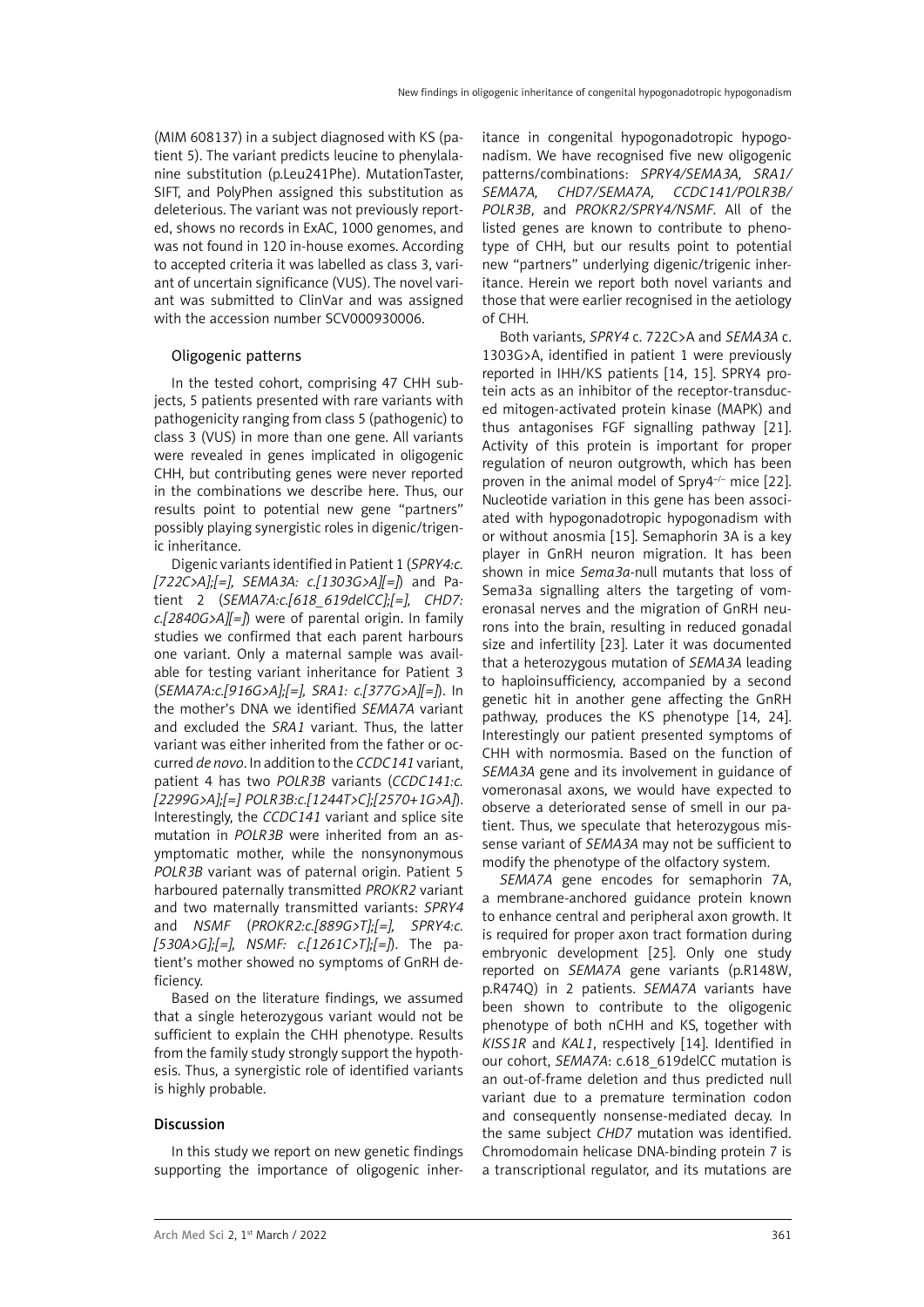responsible for up to 70% of CHARGE syndrome cases. However, several heterozygous *CHD7* mutations have been recognised in nCHH/KS patients with no symptoms of CHARGE phenotype. Moreover, some variants were recognised in patients presenting with various phenotypes of nCHH, KS, or CHARGE syndrome [26–28]. Thus, a growing amount of evidence supports the hypothesis that nCHH/KS could be a milder allelic variant of CHARGE syndrome. Interestingly, in the patient's family a case of choanal atresia was present. Association of Kallmann syndrome and choanal atresia was previously reported in a paper by Klein *et al.* [29]. The authors described several cases of both conditions affecting members of one family. Because the inheritance did not exactly match an autosomal dominant pattern it was called "irregular AD mode of inheritance". We believe that what was observed and reported is now acknowledged as oligogenic inheritance, a phenomenon not known 30 years ago. Missense mutation *CHD7* c.2840G>A revealed in our patient predicts a substitution Arg947Gln at the protein level and was previously reported in a single case of CHARGE syndrome [19]. Due to the lack of sufficient evidence the variant was previously classified as probably benign. In this case, reporting a second unrelated patient harbouring the same mutation seems to be a sufficient argument to revise variant and assort it from class 2 to class 3 (VUS). Our finding also provides further support to the allelic relationship of nCHH/KS, choanal atresia, and CHARGE syndromes.

*SRA1* is a transcriptional coactivator of steroid nuclear receptors. To date, four missense mutations in the *SRA1* gene have been reported in CHH: p.P20L, p.Q32E, p.T103A, and p.I79T [30]. Mutations were revealed in families presenting homozygous, compound heterozygous, and digenic pattern of inheritance. In the digenic case, *SRA1* mutation was accompanied by *PNPLA6* missense variant. Herein we report a patient harbouring heterozygous *SRA1* mutation c.377G>A that predicts substitution of arginine for histidine at residue 126 (p.Arg126His) and *SEMA7A* gene mutation c.916G>A (p.Val306Ile). Heterozygous SEMA7A mutations were noted in both normosmic HH and KS, but in the case of anosmia the second reported variant was a deleterious mutation of *KAL1* gene, which is crucial for the development of both GnRH and olfactory neurons. Therefore, *SRA1* and *SEMA7A* seem to have no impact on olfactory function, which is concordant with the phenotype of our patient.

*CCDC141* encoding for coiled-coil domain containing protein was recently shown to play an important role in GnRH neuron migration [31]. Its heterozygous mutations were identified in patients with Kallmann syndrome and normosmic CHH [32, 33]. Herein we report a patient with a novel variant of *CCDC141*, a missense mutation (c.2299G>A) that leads to Asp to Asn substitution at residue 767. The variant was predicted as deleterious by several programs used for *in silico* analysis. In the same patient we have also identified two biallelic mutations in *POLR3B* gene, which encodes for the polymerase III subunit. The T-to-C transition c.1244T>C leading to an amino acid change p.(Met415Thr) was previously reported in IHH and 4H leukodystrophy [20, 34, 35]. The mutation was identified in multiple individuals, but all of them were carrying a second missense mutation in the *POLR3B* gene. These observations led to the question of whether the p.(Met415Thr) variant is harmful at all, although prediction programs are congruent in terms of variant pathogenicity. Alternatively, a combination of two mutations impacting both alleles is necessary to evoke the effect [20]. In addition to the p.(Met415Thr) variant, we have identified an intronic mutation c.2570+1G>A in *POLR3B*. According to NNSPLICE, the mutation creates a splice defect. Notably, the proband's parents were heterozygous for *POLR3B* mutations*,* the splice site variant was inherited from the mother, while the missense *POL-R3B* variant was of paternal origin. Thus, our finding supports the hypothesis that a severe effect on phenotype can be observed when the Met415The variant is combined with a mutation affecting the transcription from the second allele.

Patient 5 carries a heterozygous mutation in *SPRY4* c.530A>G (p. Lys177Arg), which was implicated in KS [15]; moreover, he harbours two novel missense mutations c.889G>T (p.Val297Ile) in *PROKR2* and c.1261C>T (p.Leu241Phe) in *NSMF* gene. Notably, the *SPRY4* and *NSMF* variants were of maternal origin, while the *PROKR2* variant was paternal. *PPROKR2* coding for prokineticin receptor 2 is a gene implicated in both IHH and KS via defective GnRH neuron development [9]. NMDA receptor synaptonuclear signalling and neuronal migration factor encoded by *NSMF* gene, previously known as *NELF*, has been shown to contribute to CHH pathogenesis [36].

Herein we present several sequence variants in nCHH and KS patients. According to the ACMG– AMP criteria [37, 38], we classified them as variants of uncertain significance (VUS, class 3), probably pathogenic (class 4) or pathogenic (class 5). Oligogenic inheritance does not show regular Mendelian segregation patterns, nor does it follow Mendelian mechanisms. However, in the absence of adequate tailored criteria for variant classification we used the one meant for interpretation of sequence variants in monogenic diseases. We thus believe that the variant categories assigned in our study might be underestimated.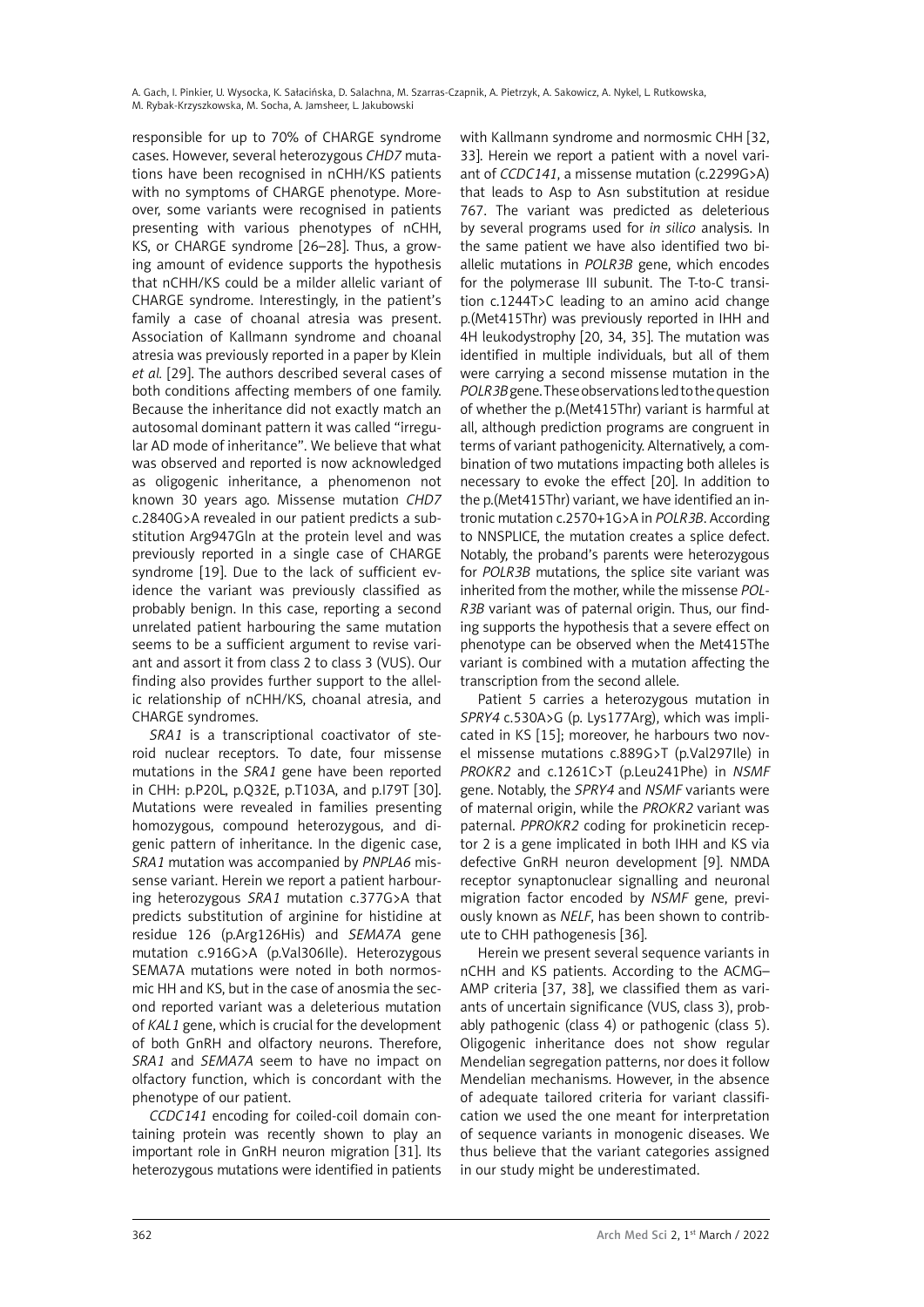In conclusion, with accumulating data, it is becoming increasingly clear that oligogenicity may account for the phenotype in many complex diseases. Hopefully, with the growing evidence of oligogenic patterns, it will be possible to fine-tune guidelines and provide a tool for precise sequence variant classification in non-Mendelian conditions.

## Acknowledgments

This work was supported by The National Science Centre, Poland (grant number 2014/13/B/ NZ5/03102) and by the Polish Mother's Memorial Hospital Research Institute, Lodz, Poland (statutory funding).

We would like to thank all the patients and their parents who agreed to participate in this study.

## Conflict of interest

The authors declare no conflict of interest.

#### References

- 1. Bianco SDC, Kaiser UB. The genetic and molecular basis of idiopathic hypogonadotropic hypogonadism. Nat Rev Endocrinol 2009; 5: 569-76.
- 2. Bhagavath B, Podolsky RH, Ozata M, et al. Clinical and molecular characterization of a large sample of patients with hypogonadotropic hypogonadism. Fertil Steril 2006; 85: 706-13.
- 3. Wray S, Grant P, Gainer H. Evidence that cells expressing luteinizing hormone-releasing hormone mRNA in the mouse are derived from progenitor cells in the olfactory placode. Proc Natl Acad Sci 1989; 86: 8132-6.
- 4. Selcuk S, Bilgic BE, Kilicci C, et al. Comparison of ovarian responsiveness tests with outcome of assisted reproductive technology – a retrospective analysis. Arch Med Sci 2018; 14: 851-9.
- 5. Tian LF, Tan J, Zou Y, et al. Mild starting dosage ovarian stimulation combined with a modified prolonged GnRH-a protocol improved IVF/ICSI outcomes in normal ovarian responders. Arch Med Sci 2019; 15: 1294-300.
- 6. Stamou MI, Georgopoulos NA. Kallmann syndrome: phenotype and genotype of hypogonadotropic hypogonadism. Metabolism 2018; 86: 124-34.
- 7. Malone SA, Papadakis GE, Messina A, et al. Defective AMH signaling disrupts GnRH neuron development and function and contributes to hypogonadotropic hypogonadism. eLife 2019; 8: e47198.
- 8. Messina A, Pulli K, Santini S, et al. Neuron-derived neurotrophic factor is mutated in congenital hypogonadotropic hypogonadism. Am J Human Genetics 2020; 106: 58-70.
- 9. Dodé C, Teixeira L, Levilliers J, et al. Kallmann syndrome: mutations in the genes encoding prokineticin-2 and prokineticin receptor-2. PLoS Genet 2006; 2: e175.
- 10. Pitteloud N, Quinton R, Pearce S, et al. Digenic mutations account for variable phenotypes in idiopathic hypogonadotropic hypogonadism. J Clin Investig 2007; 117: 457-63.
- 11. Sykiotis GP, Plummer L, Hughes VA, et al. Oligogenic basis of isolated gonadotropin-releasing hormone deficiency. Proc Natl Acad Sci 2010; 107: 15140-4.
- 12. Falardeau J, Chung WCJ, Beenken A, et al. Decreased FGF8 signaling causes deficiency of gonadotropin-releasing hormone in humans and mice. J Clin Investig 2008; 118: 2822-31.
- 13. Quaynor SD, Kim HG, Cappello EM, et al. The prevalence of digenic mutations in patients with normosmic hypogonadotropic hypogonadism and Kallmann syndrome. Fertil Steril 2011; 96: 1424-30.
- 14. Känsäkoski J, Fagerholm R, Laitinen EM, et al. Mutation screening of SEMA3A and SEMA7A in patients with congenital hypogonadotropic hypogonadism. Pediatr Res 2014; 75: 641-4.
- 15. Miraoui H, Dwyer AA, Sykiotis GP, et al. Mutations in FGF17, IL17RD, DUSP6, SPRY4, and FLRT3 are identified in individuals with congenital hypogonadotropic hypogonadism. Am J Human Genet 2013; 92: 725-43.
- 16. Gach A, Pinkier I, Szarras-Czapnik M, Sakowicz A, Jakubowski L. Expanding the mutational spectrum of monogenic hypogonadotropic hypogonadism: novel mutations in ANOS1 and FGFR1 genes. Reproduct Biol Endocrinol 2020; 18: 8.
- 17. Landrum MJ, Lee JM, Benson M, et al. ClinVar: improving access to variant interpretations and supporting evidence. Nucleic Acids Res 2018; 46: D1062-7.
- 18. Guimaraes L, Amato L, Montenegro LR, et al. New genetic findings in a large cohort of congenital hypogonadotropic hypogonadism. Eur J Endocrinol 2019; 181: 103-19.
- 19. Bartels CF, Scacheri C, White L, Scacheri PC, Bale S. Mutations in the CHD7 gene: the experience of a commercial laboratory. Genetic Testing Molr Biomarkers 2010; 14: 881-91.
- 20. Richards MR, Plummer L, Chan YM, et al. Phenotypic spectrum of POLR3B mutations: isolated hypogonadotropic hypogonadism without neurological or dental anomalies. J Med Genetics 2017; 54: 19-25.
- 21. Alsina FC, Irala D, Fontanet PA, Hita FJ, Ledda F, Paratcha G. Sprouty4 is an endogenous negative modulator of trka signaling and neuronal differentiation induced by ngf. PLoS One 2012; 7: e32087.
- 22. Taniguchi K, Ayada T, Ichiyama K, et al. Sprouty2 and Sprouty4 are essential for embryonic morphogenesis and regulation of FGF signaling. Biochem Biophys Res Commun 2007; 352: 896-902.
- 23. Cariboni A, Davidson K, Rakic S, Maggi R, Parnavelas JG, Ruhrberg C. Defective gonadotropin-releasing hormone neuron migration in mice lacking SEMA3A signalling through NRP1 and NRP2: implications for the aetiology of hypogonadotropic hypogonadism. Human Mol Genet 2011; 20: 336-44.
- 24. Hanchate NK, Giacobini P, Lhuillier P, et al. SEMA3A, a gene involved in axonal pathfinding, is mutated in patients with Kallmann syndrome. PLoS Genetics 2012; 8: e1002896.
- 25. Jeroen Pasterkamp R, Peschon JJ, Spriggs MK, Kolodkin AL. Semaphorin 7A promotes axon outgrowth through integrins and MAPKs. Nature 2003; 424: 398-405.
- 26. Kim HG, Kurth I, Lan F, et al. Mutations in CHD7, encoding a chromatin-remodeling protein, cause idiopathic hypogonadotropic hypogonadism and Kallmann syndrome. Am J Human Genet 2008; 83: 511-9.
- 27. Jongmans MCJ, Hoefsloot LH, van der Donk KP, et al. Familial CHARGE syndrome and the CHD7 gene: a recurrent missense mutation, intrafamilial recurrence and variability. Am J Med Genet A 2008; 146: 43-50.
- 28. Delahaye A, Sznajer Y, Lyonnet S, et al. Familial CHARGE syndrome because of CHD7 mutation: clinical intra- and interfamilial variability. Clin Genet 2007; 72: 112-21.